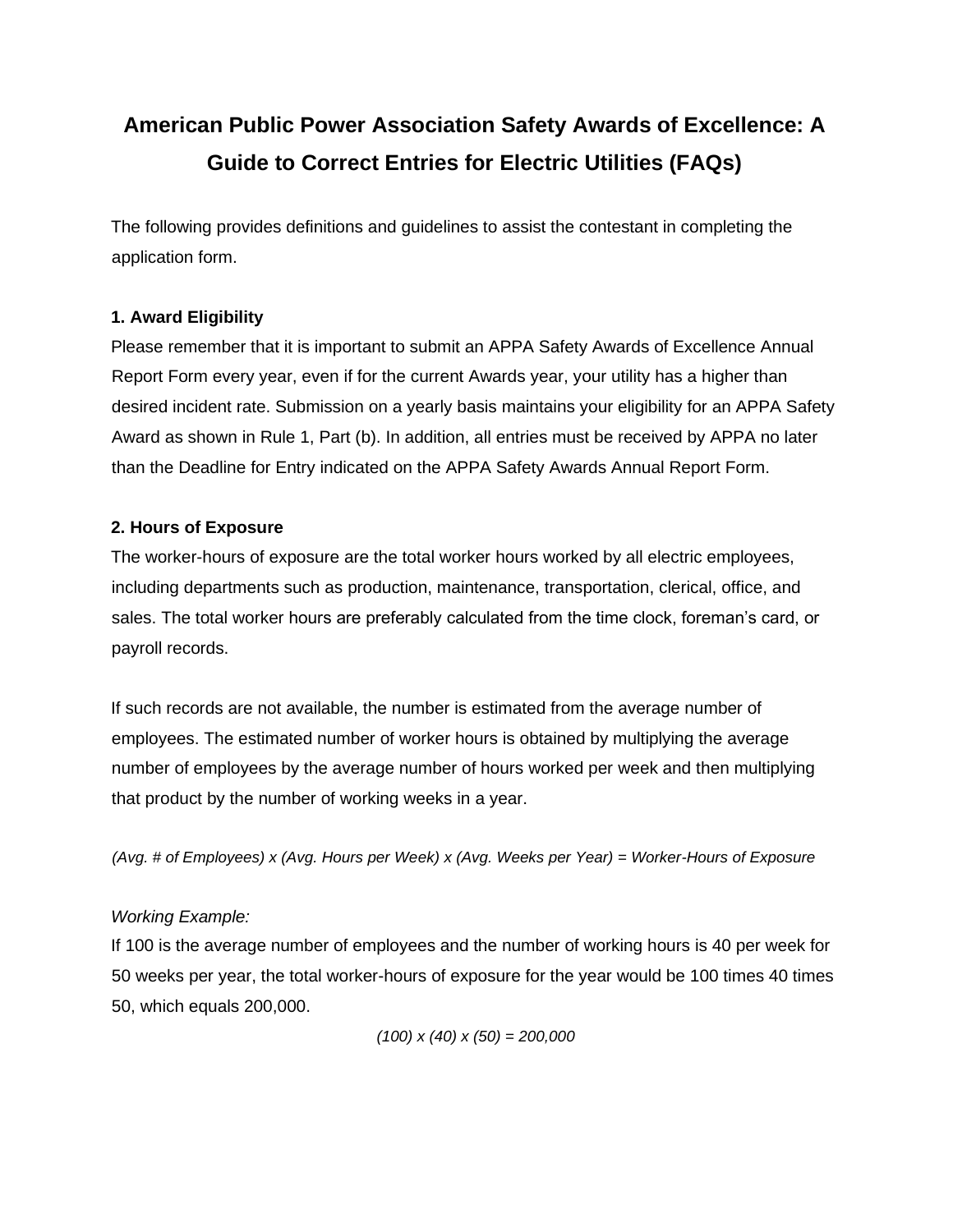## **3. Average Number of Electric Utility Employees**

Based on utility size, there are various methods of calculating the average number of employees.

#### *Working Example:*

For Utility X, the average number of people on hourly and salary payrolls at work during 2001 is reached by an average of employees per month.

| <b>Month</b>            | # Employees on Payroll                |
|-------------------------|---------------------------------------|
| January                 | 50                                    |
| February                | 51                                    |
| March                   | 50                                    |
| April                   | 53                                    |
| May                     | 48                                    |
| June                    | 52                                    |
| July                    | 50                                    |
| August                  | 49                                    |
| September               | 51                                    |
| October                 | 50                                    |
| November                | 48                                    |
| December                | 51                                    |
| <b>Total Months: 12</b> | Sum of Employees on Payroll for Year: |
|                         | 603                                   |

The yearly aggregate employee average calculated from monthly averages for Utility X is 50.

*603 (total employees Jan-Dec) = 50.25* (*round to nearest whole number*) *= 50 12*(*working months in a year*)

## **4. Number of Injuries/Illnesses**

All disabilities arising out of and during the course of employment, whether accidental injuries or occupational disease, and conforming to the following four types should be counted. The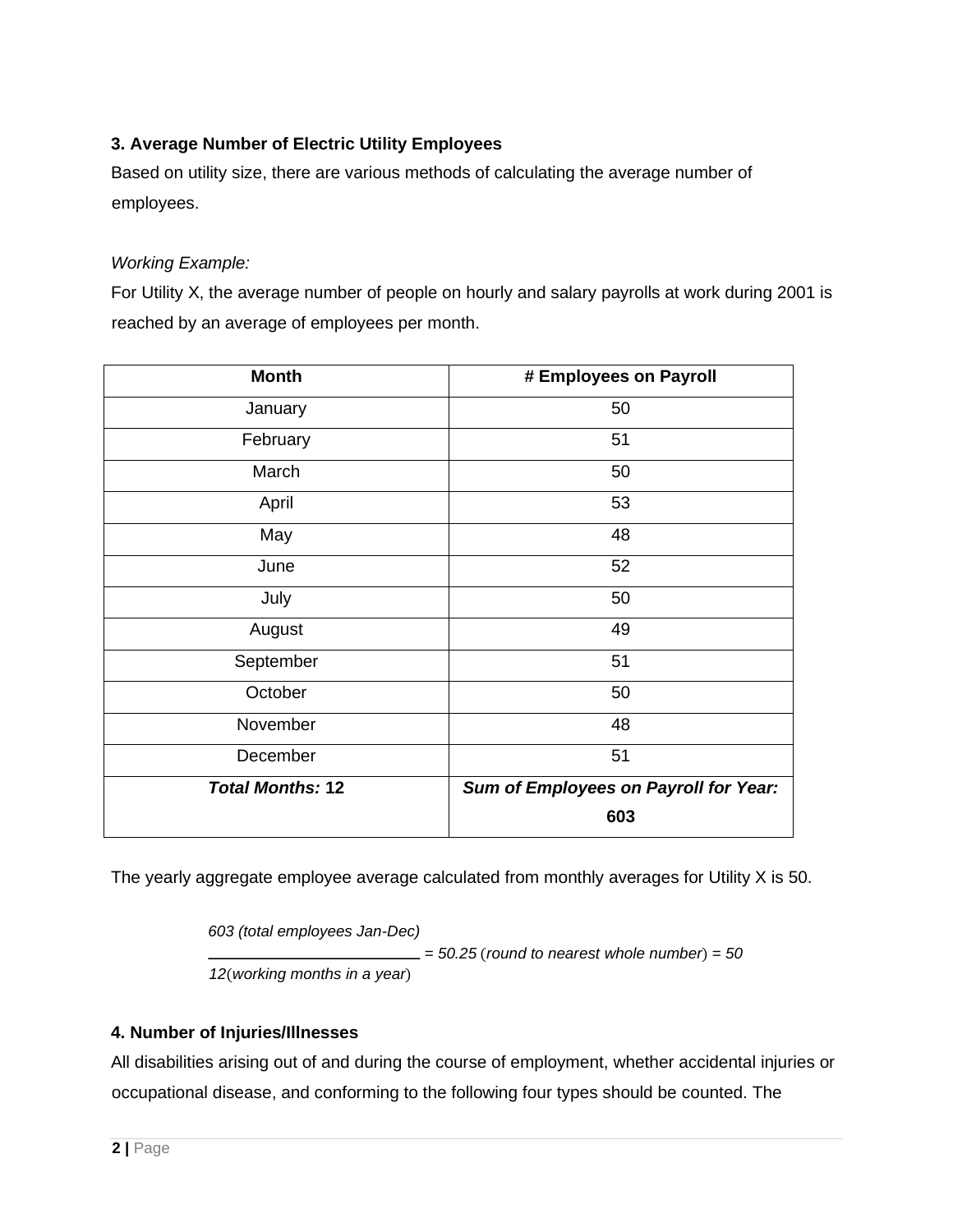number of injuries and NOT the number of accidents is reported. If, for example, ten employees were killed in an explosion, ten injuries should be counted.

## *Types of injury or illness used in reporting are limited to the following:*

- **Fatality:** "Fatality" includes any death resulting from an occupational injury or illness regardless of the length of time which elapses between the injury date or illness diagnostic date and death.
- **Days Away from Work:** "Days away from work" cases involve cases where the employee would have worked but could not because of job related injury or illness. In Question 4B of the Annual Report Form, enter the number of cases, not the actual number of days away from work. The actual number of days away from work should be entered in Question 5A.
- **Restricted Work Activity:** Work days (consecutive or not) which, because of injury or illness, the employee:
	- a. Was assigned to another job on a temporary basis; or
	- b. Worked at a permanent job less than full time; or
	- c. Worked at a permanently assigned job but could not perform all duties normally connected with it.

Enter the actual number of cases of restricted work activity in Question 4C, not the number of days, which should be entered in Question 5B.

• **Medical Treatment:** Treatment (other than first aid) administered by a physician or registered professional personnel under the standing orders of a physician. Medical treatment does not include first aid treatment even though it is provided by a physician or registered professional personnel. Enter the number of medical treatment cases in Question 3D.

# *Working Example:*

An employee receives medical treatment other than basic first aid. He returns to work but soon finds that his injury is limiting his job performance. His doctor places him on restricted work activity. In this example, a medical treatment case becomes a restricted work activity case. This case would initially be recorded under medical treatment; however, it would then be deleted and placed in the restricted work activity column. Ultimately, the incident would be counted as one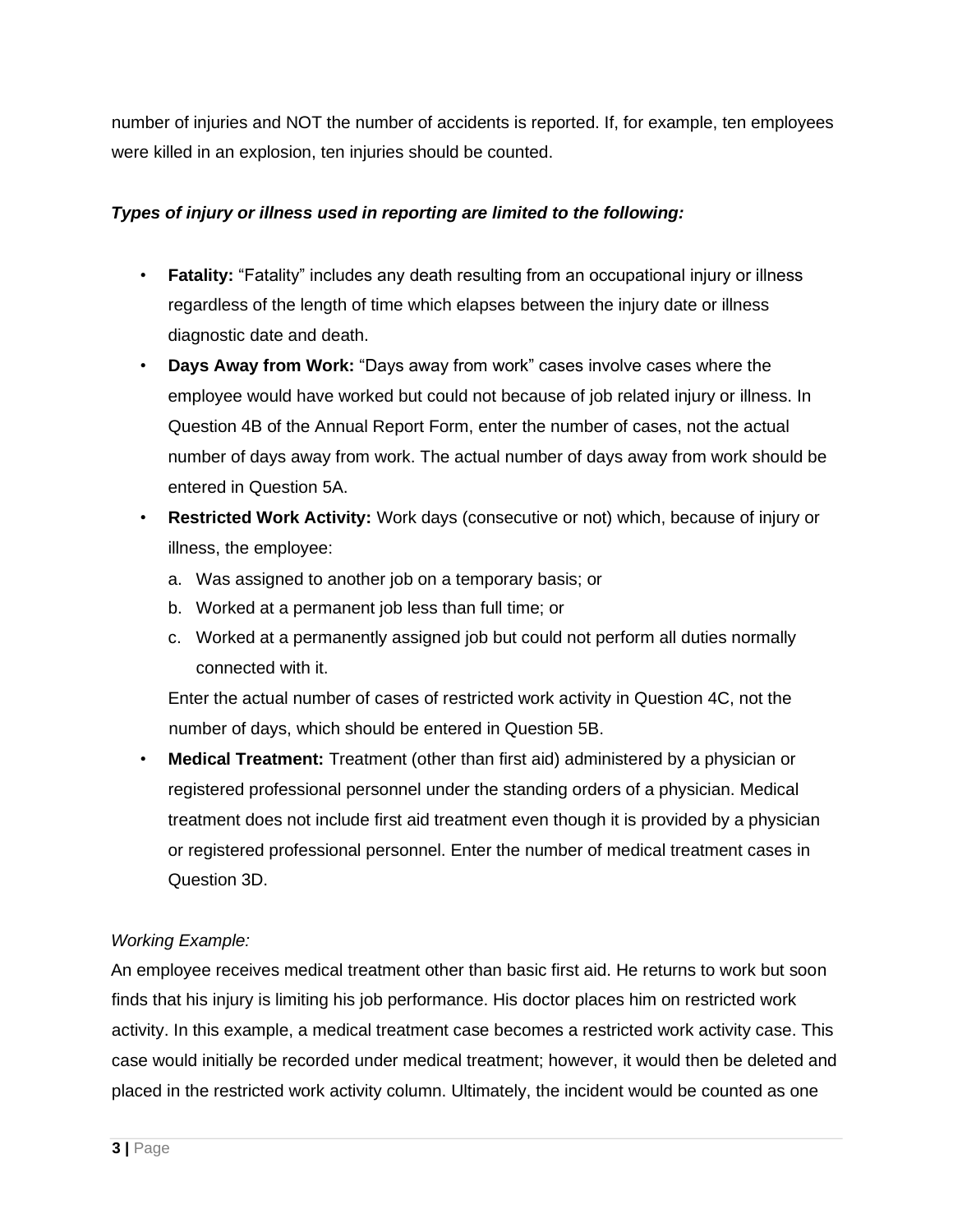case for one employee, because it results from the same incident. If the employee had suffered an unrelated injury that resulted in restricted work activity, you would then have two different cases, one in medical treatment and one in restricted work activity.

## **4.A. COVID-19 Reporting**

If your utility has already determined that certain 2021 employee COVID-19 cases were workrelated and that your utility will report these cases, then you should include these cases in your Safety Awards Entry Form.

If you decide to include these COVID-19 cases in your entry form, the following general guidelines explain how to identify and report these cases as work-related illnesses and days away from work.

- 1. Determine if the employee is showing signs and symptoms of COVID-19
- 2. If the employee tests positive for COVID-19, then the employee and any other employee who had direct contact with this person self-isolate and test
- 3. Following [OSHA's 1904.5 regulation,](https://www.osha.gov/laws-regs/regulations/standardnumber/1904/1904.5) determine if this case of COVID-19 was workrelated
	- a. COVID-19 cases should only be counted in the Entry Form if the contraction occurred **because of** work
	- b. If the person who originally contracted COVID-19 did NOT contract the illness through work, then do not record this original case as an illness or days away from work case
- 4. If others who were in direct contact with this individual test positive after this exposure and their illnesses were determined as work related, then these cases should be recorded
- 5. Once employees test positive and the contraction is determined to be work-related, then record these cases as illnesses and include any days away from work that were necessary
	- a. If the employee could perform their duties remotely, their days away from work do not need to be recorded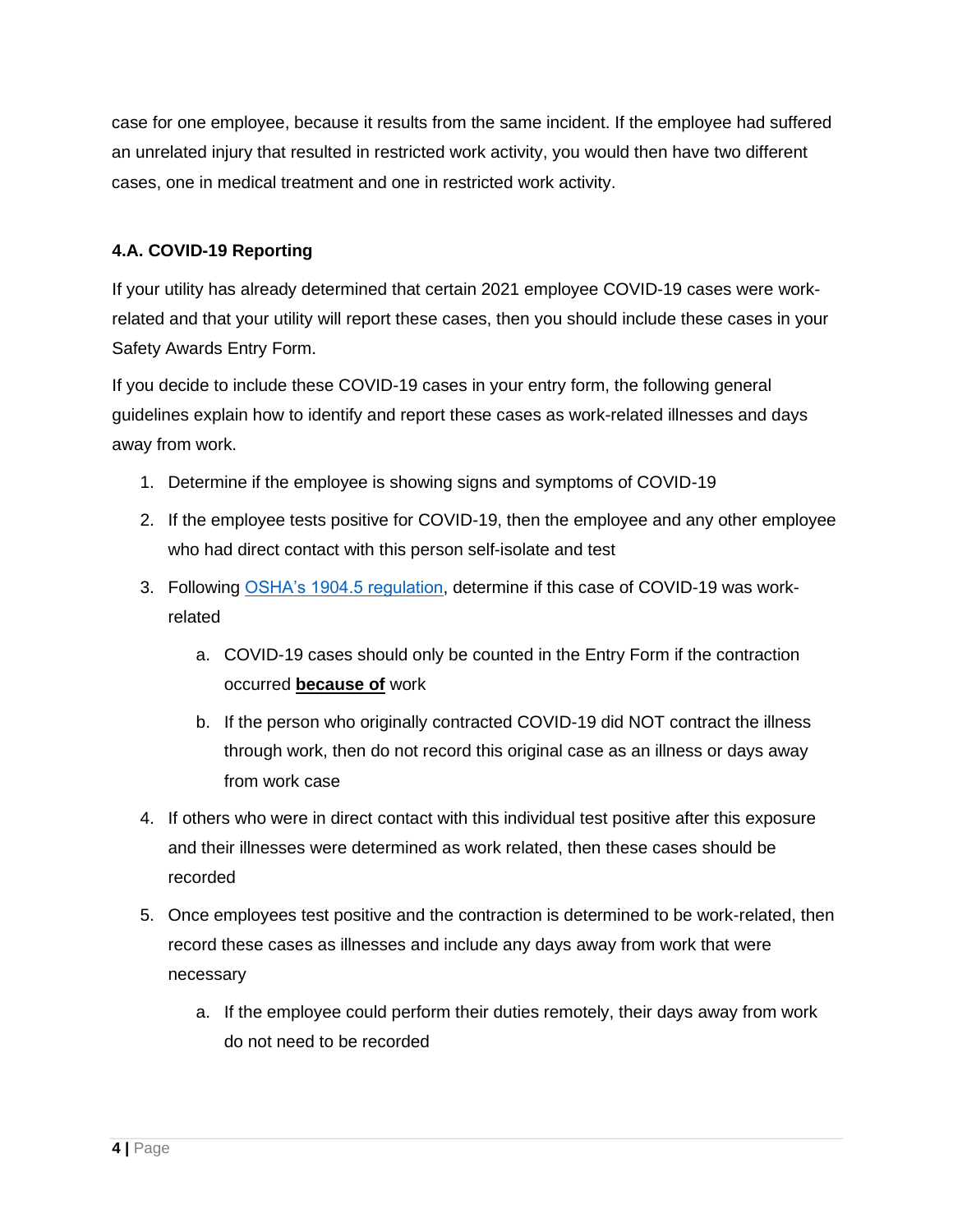The responsibility to determine if COVID-19 cases were work-related or not rests with the employer. This determination should be well-documented within the utility so that others can clearly understand how the employer came to this conclusion. While this documentation is not necessary for APPA's Safety Awards of Excellence, it is best practice to create and keep these records.

## **5. Further Clarification**

For further clarification please refer to:

- 1. Detailed Guidance for OSHA's Injury and Illness Recordkeeping Rule <https://www.osha.gov/recordkeeping/entryfaq.html>
- 2. OSHA's Injury & Illness Recordkeeping Forms 300, 300A, 301 <https://www.osha.gov/recordkeeping/RKforms.html>

If you have questions about including a specific case, please contact Tyler Doyle at 202-467- 2945 or [TDoyle@PublicPower.org.](mailto:TDoyle@PublicPower.org)

## **6. Computation of Rates**

The incidence rate is the number of reportable injuries or illnesses per 200,000 worker-hours worked, calculated to the hundredth decimal place (0.00) according to the following formula:

*(Total Reported Incidents \* 200,000 Work Hours)*

*Incidence Rate* =

*Number of Work Hours*

# **7. Outstanding Cases**

Annual incidence rates include all reportable fatalities, injuries, and illnesses occurring within the calendar year. If the outcome of a case is not definitely known at the Deadline for Entry, the probable disability should be estimated on the basic medical opinion.